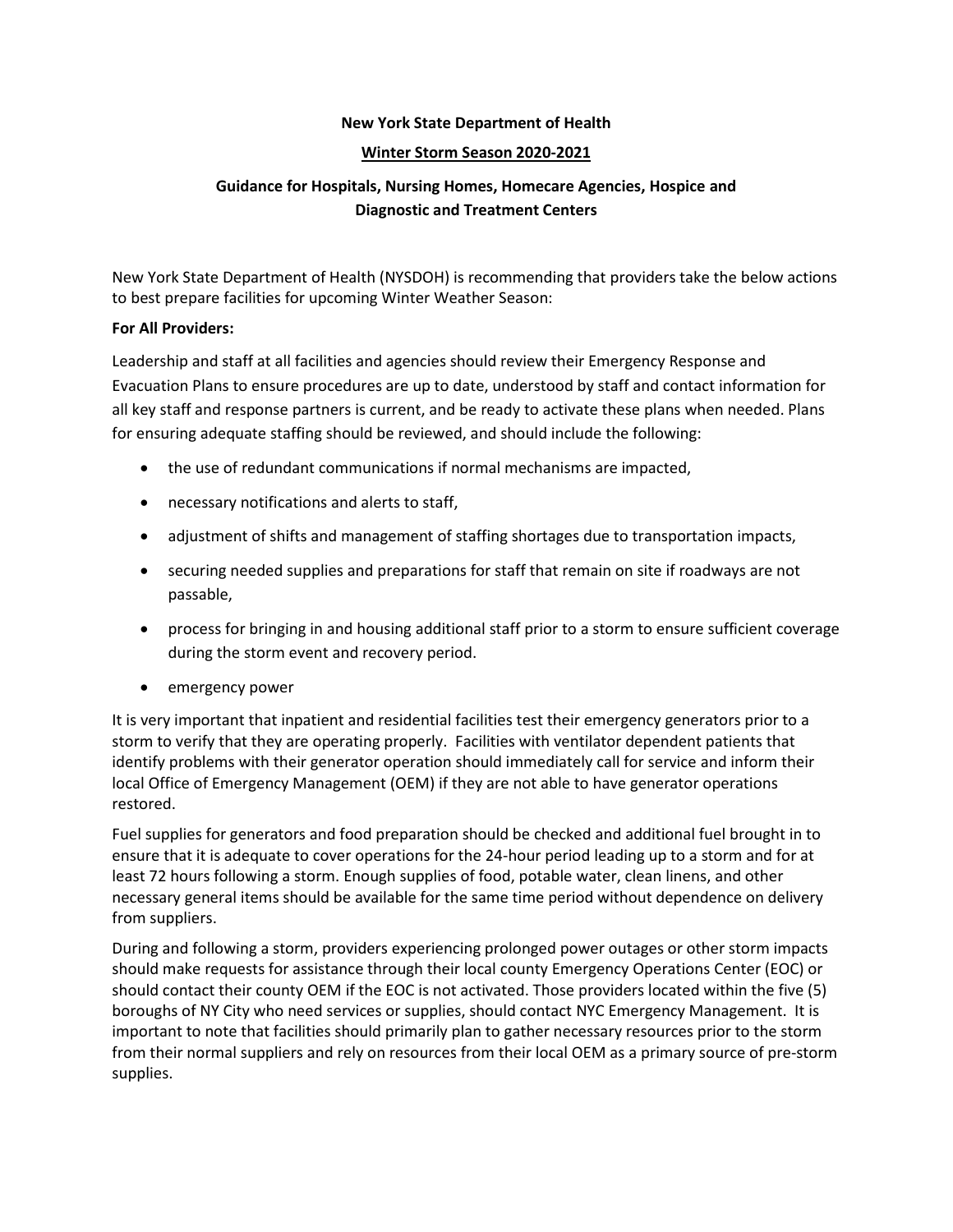## **Homecare:**

Homecare agencies are encouraged to review patient care needs and consider adjustment of visits to ensure that Level 1 patients are visited prior to the start of a forecasted storm and that all patients are reminded of how/who to call for assistance if they lose their power or have a medical emergency.

Plans for adjusting staff schedules/prioritizing patient visits in the days immediately following the storm should be made, particularly if travel is still impeded, with a focus on reassigning staff based on proximity to patients to limit travel and reduce staff exposure to hazardous conditions. Agencies should also ensure that staff and their patients have enough supplies to cover a period of at least 24 hours prior to and 72 hours following the start of the storm.

Agencies should be ready to contact staffing services if a large proportion of their regular staff are unable to travel and perform any of their normal visits for a period of time following the storm.

Agencies should also be ready to communicate with their patients during and immediately following the storm to perform checks on their safety and condition of their health. A plan for managing situations where patients refuse to evacuate a hazardous situation should be developed and included in the Agency's emergency response plan.

**End Stage Renal Disease Providers (ESRDs):** Apart from communicating with appropriate local OEMs regarding any specific needs, ESRDs in the impacted area should also communicate with the New York State ESRD Network, which assists in planning and response and can also direct assistance to the providers. Dialysis centers should consider potential impacts on transportation services and try to reschedule dialysis patients when necessary to provide an earlier treatment, prior to an expected storm.

## **Critical Health Commerce System (HCS) Applications Used During Emergencies:**

Every provider must ensure that all computers and network infrastructure, necessary for disaster response, are supported by generator power. The NYSDOH HCS is used for critical communications and data sharing during emergencies. Several key response agencies, including NYSDOH, NYC Department of Health and Mental Hygiene (NYCDOHMH), other NYS and NYC agencies, emergency response partners and healthcare trade associations, rely on data gathered within several key applications accessed on the HCS.

Every provider must ensure they have staff with active, (current password) HCS accounts, who are assigned to the roles (indicated below) in the HCS Communications Directory, that grant access to each of the following HCS applications:

• *The HCS Communications Directory* – assure that all business and emergency contact information for key facility, administrative staff is up to date in the HCS Communications Directory. This contact information is the main data source used by the NYSDOH alerting and notification system for sending emergency and informational notifications to providers and conducting one on one communications and discussions where needed. If this data is not up to date, providers may not receive key information.

The HCS Communications Directory role that has access to make role assignments for their facility is the HPN Coordinator.